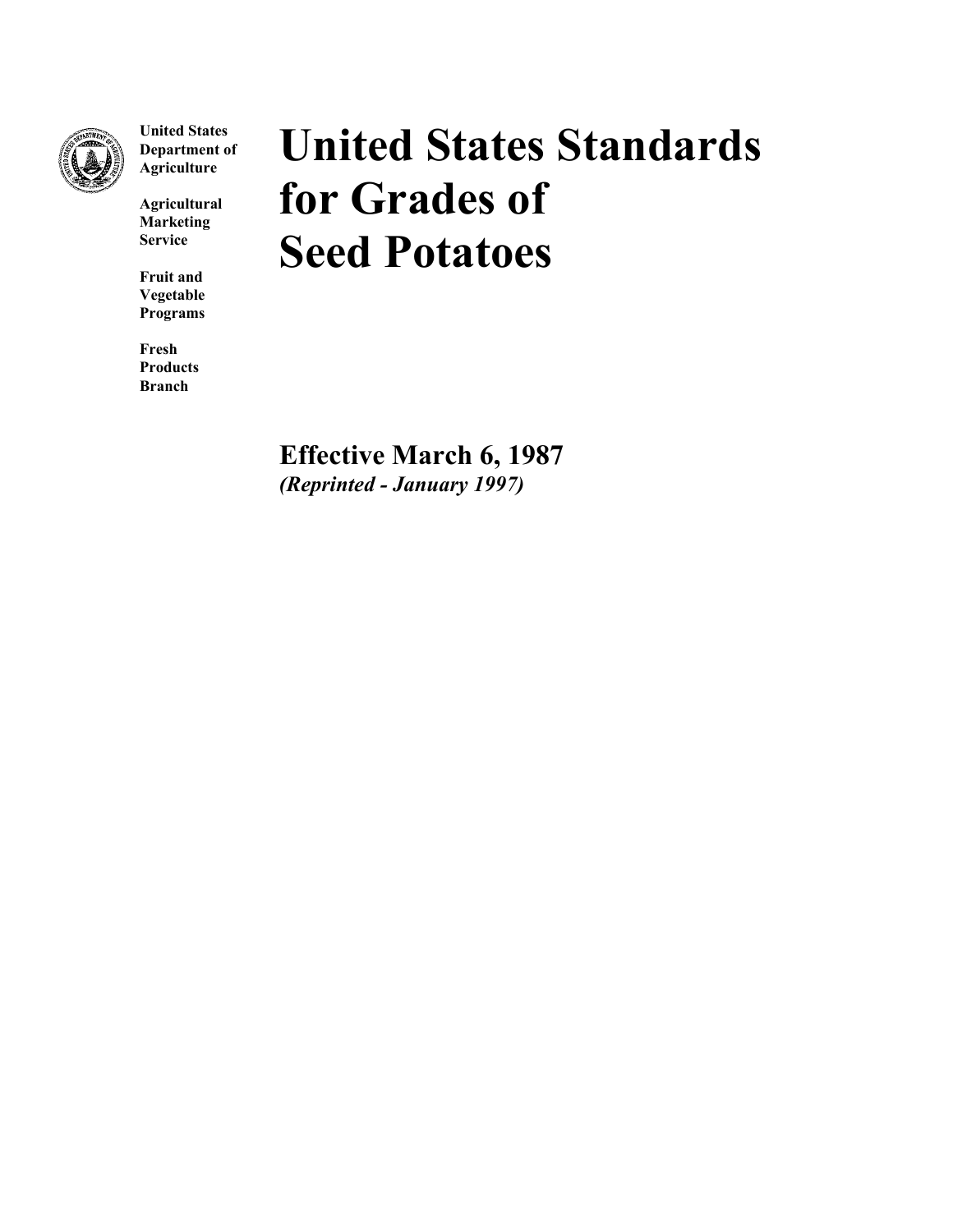# **United States Standards for Grades of Seed Potatoes**

- 51.3000 General.
- 51.3001 Grade.
- 51.3002 Tolerances.
- 51.3003 Application of tolerances.
- 51.3004 Samples for grade and size determination.
- 51.3005 Definitions.

51.3006 Classification of defects.

#### **§51.3000 General.**

Compliance with the provisions of these standards shall not excuse failure to comply with provisions of applicable Federal or State Laws.

#### **§51.3001 Grade.**

"U.S. No. 1 Seed Potatoes" consist of unwashed potatoes identified as certified seed by the state of origin by blue tags fixed to the containers or official State or Federal State certificates accompanying bulk loads, which identify the variety, size, class, crop year, and grower or shipper of the potatoes, and the State certification agency. These potatoes must meet the following requirements:

- (a) Fairly well shaped.
- (b) Free from:
- (1) Freezing injury;
- (2) Blackheart;
- (3) Late Blight Tuber Rot;
- (4) Nematode or Tuber Moth injury;
- (5) Bacterial Ring Rot;
- (6) Soft rot or wet breakdown; and,
- (7) Fresh cuts or fresh broken-off second growth.
- (c) Free from serious damage caused by:
- (1) Hollow Heart; and,
- (2) Vascular ring discoloration.
- (d) Free from damage by soil and any other cause. (See §51.3005 06).

(e) Size:

(1) Minimum diameter, unless otherwise specified, shall not be less than 1-1/2 inches (38.1 mm) in diameter;

(2) Maximum size, unless otherwise specified, shall not exceed 3-1/4 inches (82.6 mm) in diameter or 12 ounces (340.20 g) in weight.

(f) Tolerances. (See §51.3002).

#### **§51.3002 Tolerances.**

In order to allow for variations incident to proper grading and handling in the foregoing grade, the following tolerances, by weight, are provided as specified.

(a) For defects: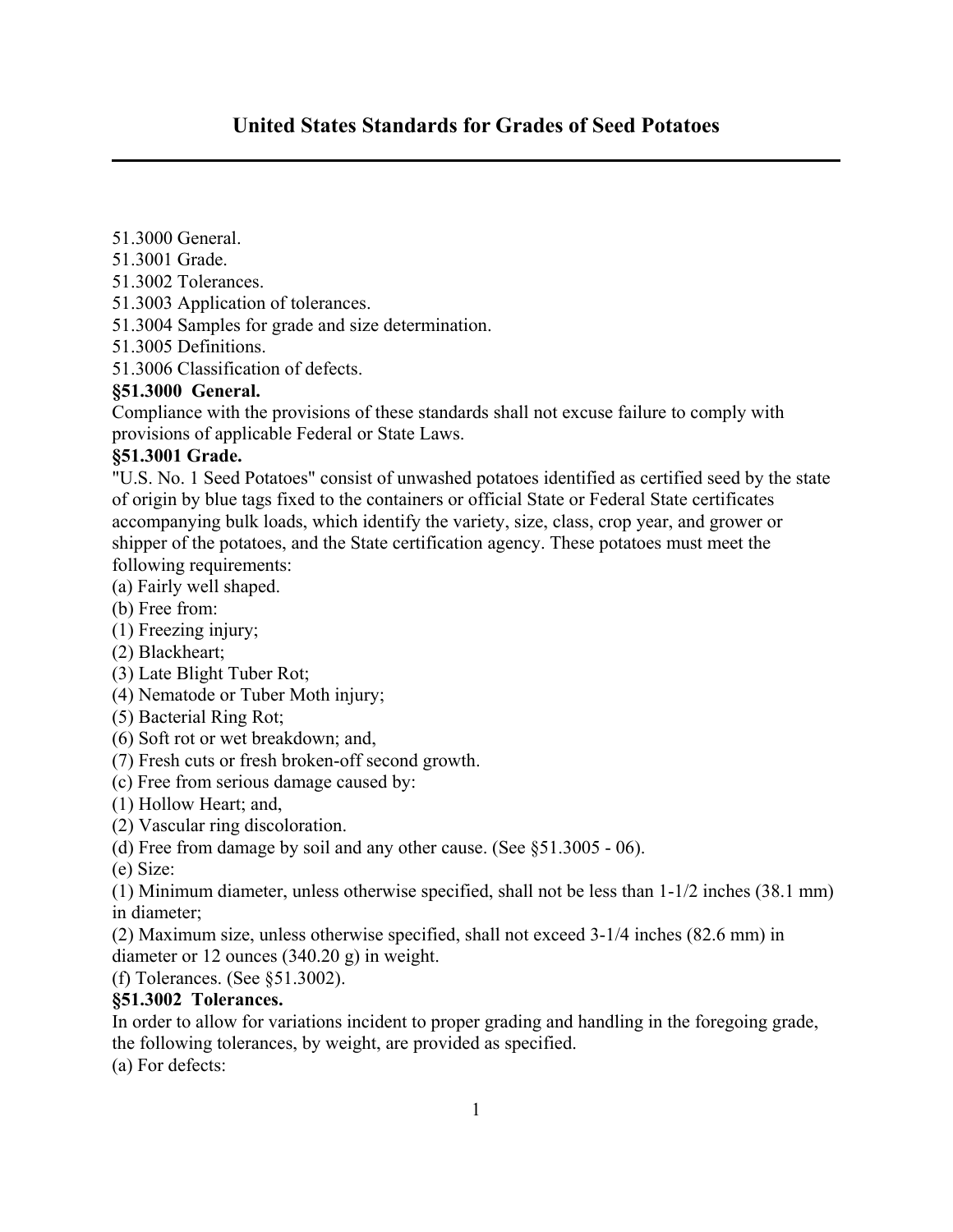(1) 10 percent for potatoes in any lot which are seriously damaged by hollow heart;

(2) 10 percent for potatoes in any lot which are damaged by soil;

(3) 5 percent for potatoes in any lot which are seriously damaged by vascular ring discoloration; (4) 11 percent for potatoes which fail to meet the remaining requirements of the grade including therein not more than 6 percent for external defects and not more than 5 percent for internal defects: Provided, that included in these tolerances not more than the following percentages shall be allowed for the defects listed:

|                                                             | Percent |
|-------------------------------------------------------------|---------|
|                                                             |         |
| Serious damage by dry or moist type Fusarium Tuber Rot 2.00 |         |
|                                                             |         |
|                                                             |         |
|                                                             |         |
|                                                             |         |

Provided, that en route or at destination, an additional 0.50 percent, or a total of 1 percent, shall be allowed for potatoes which are frozen or affected by soft rot or wet breakdown.

(b) For off-size:

(1) For undersize: 5 percent for potatoes in any lot which fail to meet the required or specified minimum size.

(2) For oversize: 10 percent for potatoes in any lot which fail to meet the required or specified maximum size.

## **§51.3003 Application of tolerances.**

Individual samples (See §51.3004) shall not have more than double the tolerances specified, except that at least one defective and one off-size potato may be permitted in any sample; Provided, that en route or at destination, one-tenth of the samples may contain three times the tolerance permitted for potatoes which are frozen or affected by soft rot or wet breakdown; and provided further, that the averages for the entire lot are within the tolerances specified for the grade.

### **§51.3004 Samples for grade and size determination.**

Individual samples shall consist of at least 20 pounds (9.06 kg). The number of such individual samples drawn for grade and size determination will vary with the size of the lot.

# **§51.3005 Definitions.**

(a)"Fairly well shaped" means that the potato is not materially pointed, dumbbell-shaped or otherwise materially deformed.

(b)"Nematode or Tuber Moth injury" means the presence of, or any evidence of, Nematode or Tuber Moth.

(c) Soil:

(1)"Fairly clean" means that at least 90 percent of the potatoes in the lot have no more than 10 percent of the surface covered with caked soil.

(2)"Damage by soil" means that caked soil covers more than 25 percent of a potato's surface.

(3)"Loose soil" -- A lot of seed potatoes is not considered damaged by the presence of loose soil, clods, rocks, vines, and foreign material, but such will be considered a tare factor if the following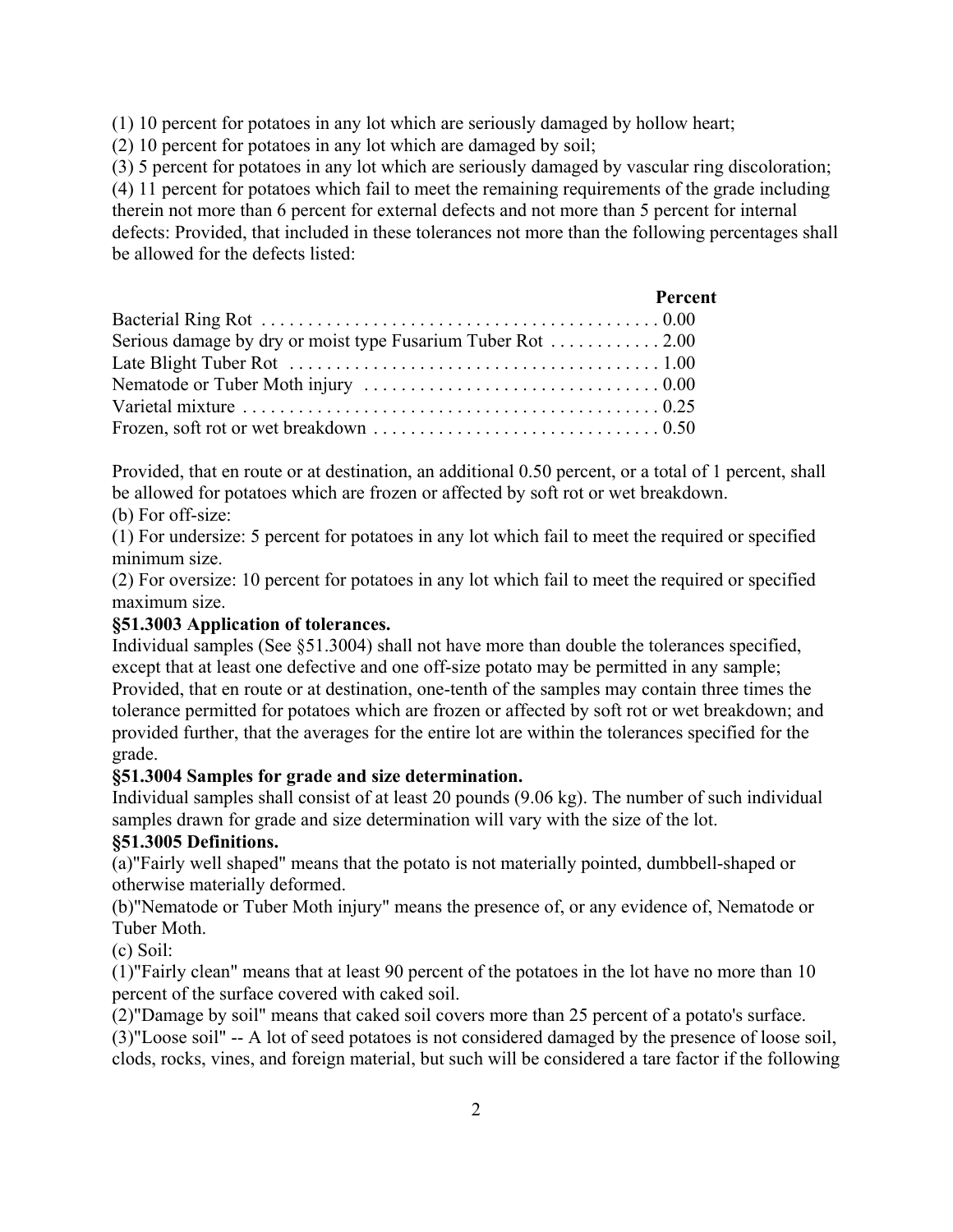allowances are exceeded:

8 ounces (226.80 g) in a 100 pound (45.3 kg) container. 4 ounces (113.40 g) in a 50 pound (22.65 kg) container. 2 ounces  $(56.70 \text{ g})$  in a 25 pound  $(11.33 \text{ kg})$  container or less. 1 percent in a bulk load.

(d) "Shriveling" -- Damage by shriveling means that the individual potato is more than moderately shriveled, spongy or flabby.

(e) "Freezing injury" means that the potato is frozen or shows evidence of having been frozen.

(f) "Soft rot or wet breakdown" means any soft, mushy or leaky condition of the tissue.

(g) "Zero Tolerance" (0.00) means none found during the normal inspecting procedures.

Certification of a lot is not a guarantee that the lot inspected is free of a zero tolerance disease or injury.

(h) "Damage" means any defect or any combination of defects which materially detracts from the internal or external appearance of the potato, or any external or internal defect which cannot be removed without a loss of more than 5 percent of the total weight of the potato (See §51.3006).

(i) "Serious damage" means any defect or any combination of defects which seriously detracts from the internal or external appearance of the potato, or any internal or external defect which cannot be removed without a loss of more than 10 percent of the total weight of the potato (See §51.3006).

(j) "External defects" are defects which can be detected by examining the surface of the potato. Cutting may be required to determine the extent of the injury (See §51.3006, Table I).

(k) "Internal defects" are defects which cannot be detected without cutting the potato (See §51.3006, Table II).

(l) "Permanent defects" are defects which are not subject to change during storage or shipment.

(m) "Condition defects" are defects which may develop or change during storage or shipment.

## **§51.3006 Classification of defects.**

(a) Brown discoloration following skinning, dried stems, flattened depressed areas (showing no underlying flesh discoloration), greening, skin checks and sunburn do not affect seed quality and shall not be scored against the grade.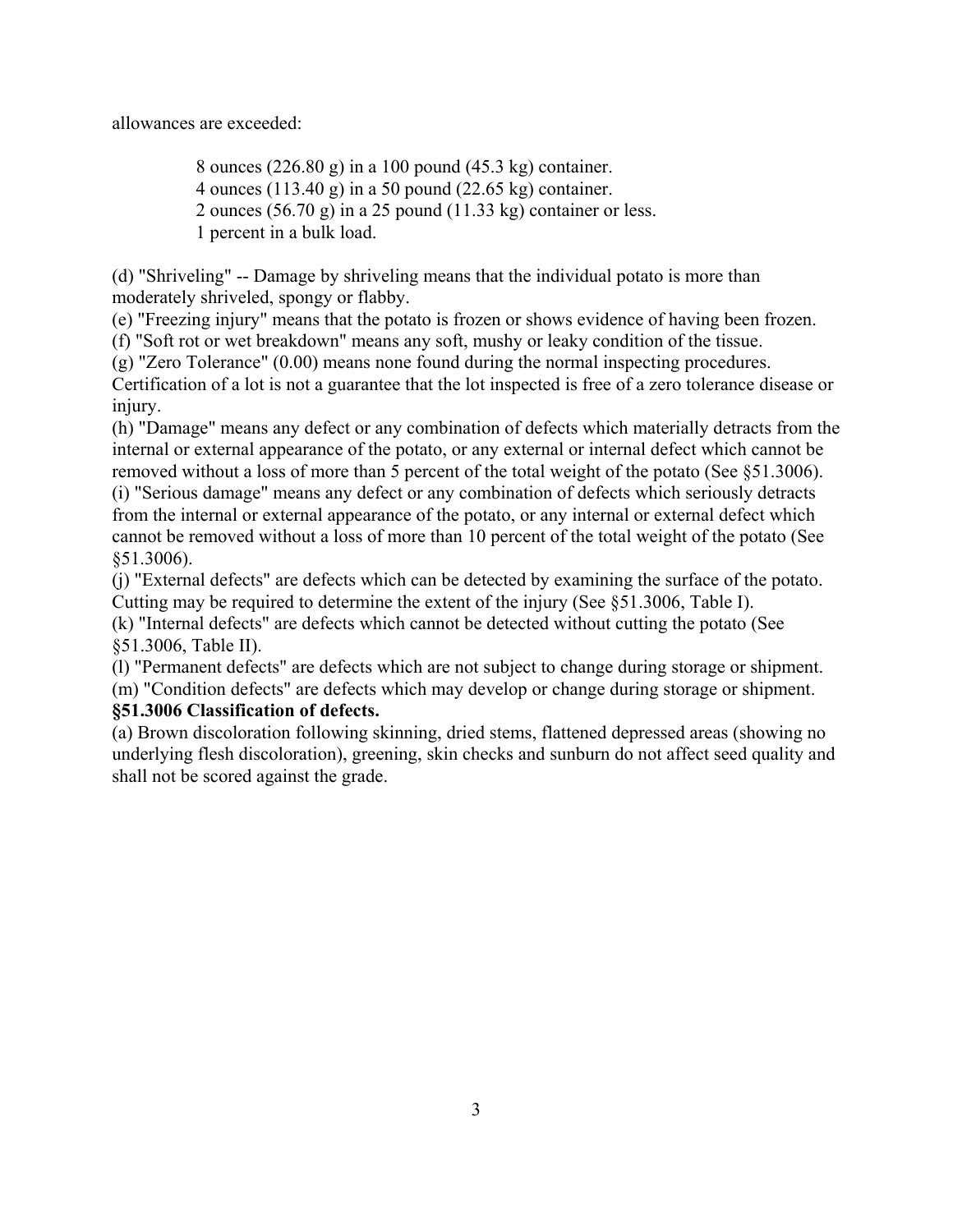# (b) **Table I -- External Defects.**

|                                   | Damage                                                                                                                                             |                                                                                            |  |
|-----------------------------------|----------------------------------------------------------------------------------------------------------------------------------------------------|--------------------------------------------------------------------------------------------|--|
| <b>Defect</b>                     | When materially detracting<br>or<br>from the appearance of the<br>potato                                                                           | When removal causes a loss of<br>more than 5 percent of the total<br>weight of the potato. |  |
|                                   |                                                                                                                                                    | X                                                                                          |  |
|                                   |                                                                                                                                                    | X                                                                                          |  |
| Cuts and broken-off second growth | X                                                                                                                                                  | X                                                                                          |  |
| Elephant hide (scaling)           | X                                                                                                                                                  |                                                                                            |  |
| Enlarged, discolored or sunken    |                                                                                                                                                    |                                                                                            |  |
|                                   | X                                                                                                                                                  |                                                                                            |  |
| Second growth                     | X                                                                                                                                                  |                                                                                            |  |
|                                   | When more than moderately<br>shriveled, spongy, or flabby.                                                                                         |                                                                                            |  |
|                                   | When more than 20 percent<br>of the potatoes in any lot have<br>any sprout more than 1 inch<br>$(25.4 \text{ mm})$ in length.                      |                                                                                            |  |
| Surface cracking                  | X                                                                                                                                                  | X                                                                                          |  |
| Flea Beatle injury                | X                                                                                                                                                  | X                                                                                          |  |
|                                   | X                                                                                                                                                  | X                                                                                          |  |
| Rodent and/or bird damage         | X                                                                                                                                                  | X                                                                                          |  |
| Wireworm or grass damage          | Any hole more than 3/4 inch<br>$(19.1 \text{ mm})$ long or when the<br>aggregate length of all holes<br>is more than 1-1/4 inches<br>$(31.mm)^1$ . |                                                                                            |  |
|                                   |                                                                                                                                                    | X                                                                                          |  |
|                                   | X                                                                                                                                                  |                                                                                            |  |
|                                   | X                                                                                                                                                  | X                                                                                          |  |
| Scab, russet                      | When affecting more than 1/3<br>of the surface                                                                                                     |                                                                                            |  |

x-indicates method of scoring unless otherwise noted.